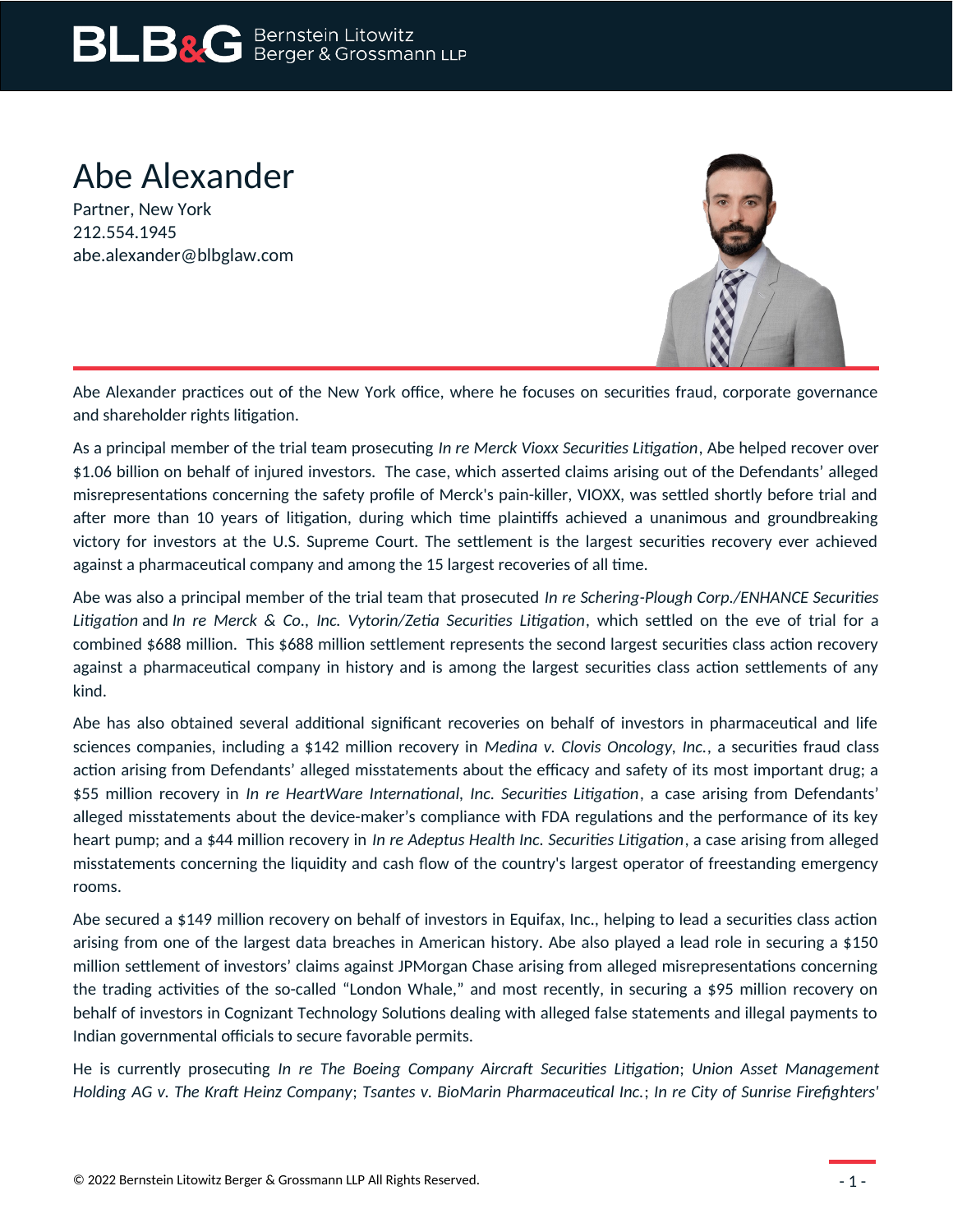**BLB&G** 

*Pension Fund v. Oracle Corp.*; *In re Myriad Genetics, Inc. Securities Litigation*; and *Cambridge Retirement System v. Amneal Pharmaceuticals, Inc.*, among others.

Prior to joining the firm, Abe represented institutional clients in a number of high-profile securities, corporate governance, and antitrust matters.

Abe was an award-winning member of his law school's national moot court team. Following law school, Abe served as a judicial clerk to Chief Justice Michael L. Bender of the Colorado Supreme Court.

He was recently named a 2022 "Rising Star of the Plaintiff's Bar" by *The National Law Journal,* was recently named a 2021 "Rising Star" by *Law360,* and chosen by *Benchmark Litigation* for its 2021 "40 & Under Hot List." *Super Lawyers* has also regularly selected Abe as a New York "Rising Star" in recognition of his accomplishments.

## **Education**

- University of Colorado Law School, 2008, J.D., Order of the Coif
- New York University The College of Arts and Science, 2003, B.A., *cum laude*, Analytic Philosophy

## **Admissions**

- New York
- Delaware
- United States District Court for the Southern District of New York
- United States District Court for the Eastern District of New York
- United States District Court for the District of Delaware
- United States Court of Appeals for the First Circuit

#### **News**

January 26, 2021 - BLB&G Announces Elevation of Four Partners and One Senior Counsel

## **Publications**

 July 1, 2015 - "Forging Ahead on Multiple Fronts: From 'Broken Window' Enforcement to Innovative Technologies, the SEC Pursues Several Strategic Initiatives Amid Fractured Leadership" by Abe Alexander

#### **Awards**

- May 13, 2022 BLB&G Partner Abe Alexander Named to 2022 List of "Rising Stars of the Plaintiffs Bar" by *The National Law Journal*
- August 18, 2021 *Lawdragon* Names BLB&G Partners to The 2021 Edition of the "500 Leading Plaintiff Financial Lawyers" List
- July 21, 2021 *Benchmark Litigation* Names Six BLB&G Partners to Its "40 & Under Hot List"
- June 2, 2021 *Law360* Profiles Abe Alexander as Part of Series Honoring 2021 Rising Star Award Winners
- May 31, 2021 *Law360* Names BLB&G Partner Abe Alexander to 2021 "Rising Stars" List